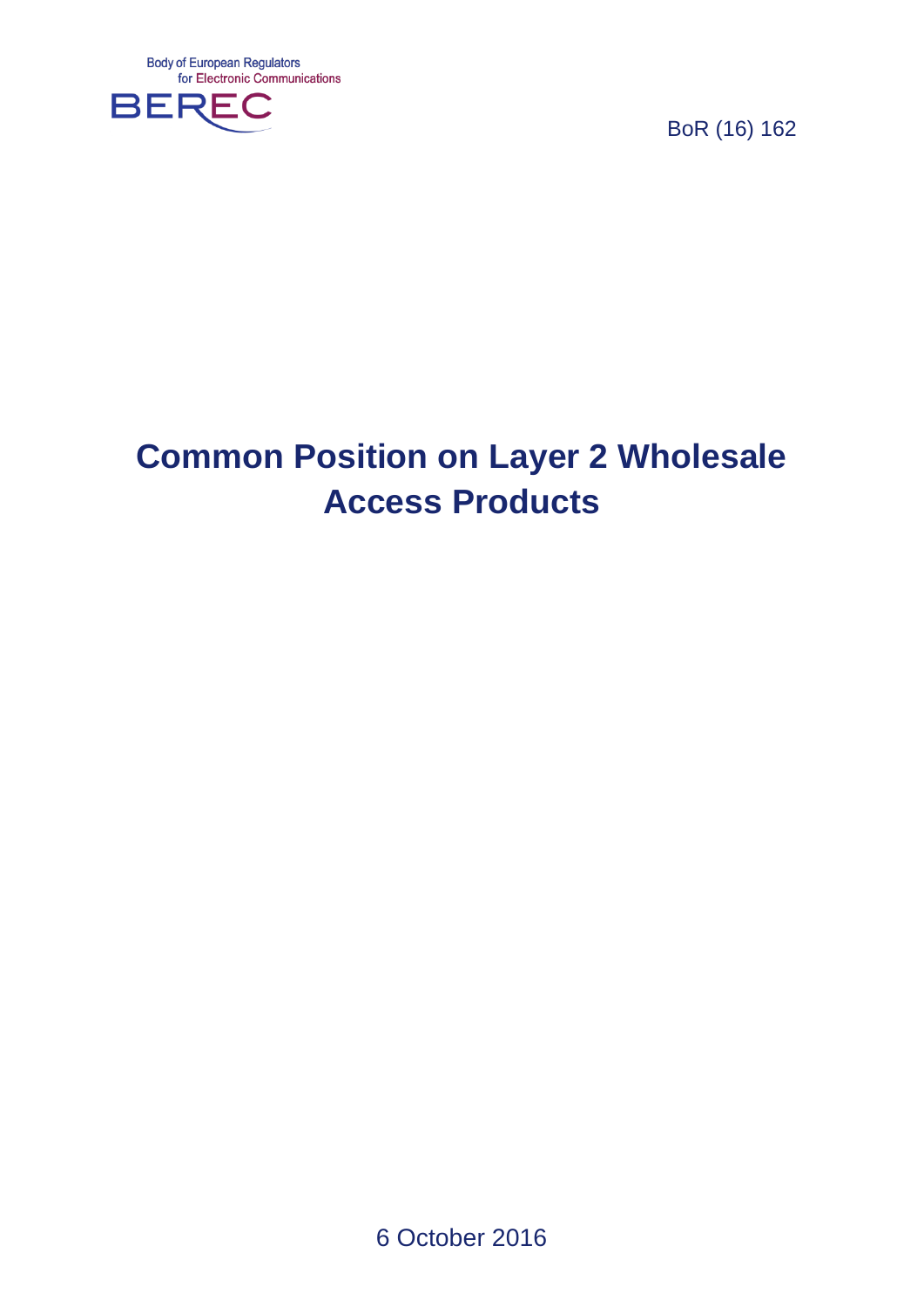# **Table of Contents**

| 2.1 |  |  |
|-----|--|--|
|     |  |  |
|     |  |  |
|     |  |  |
|     |  |  |
|     |  |  |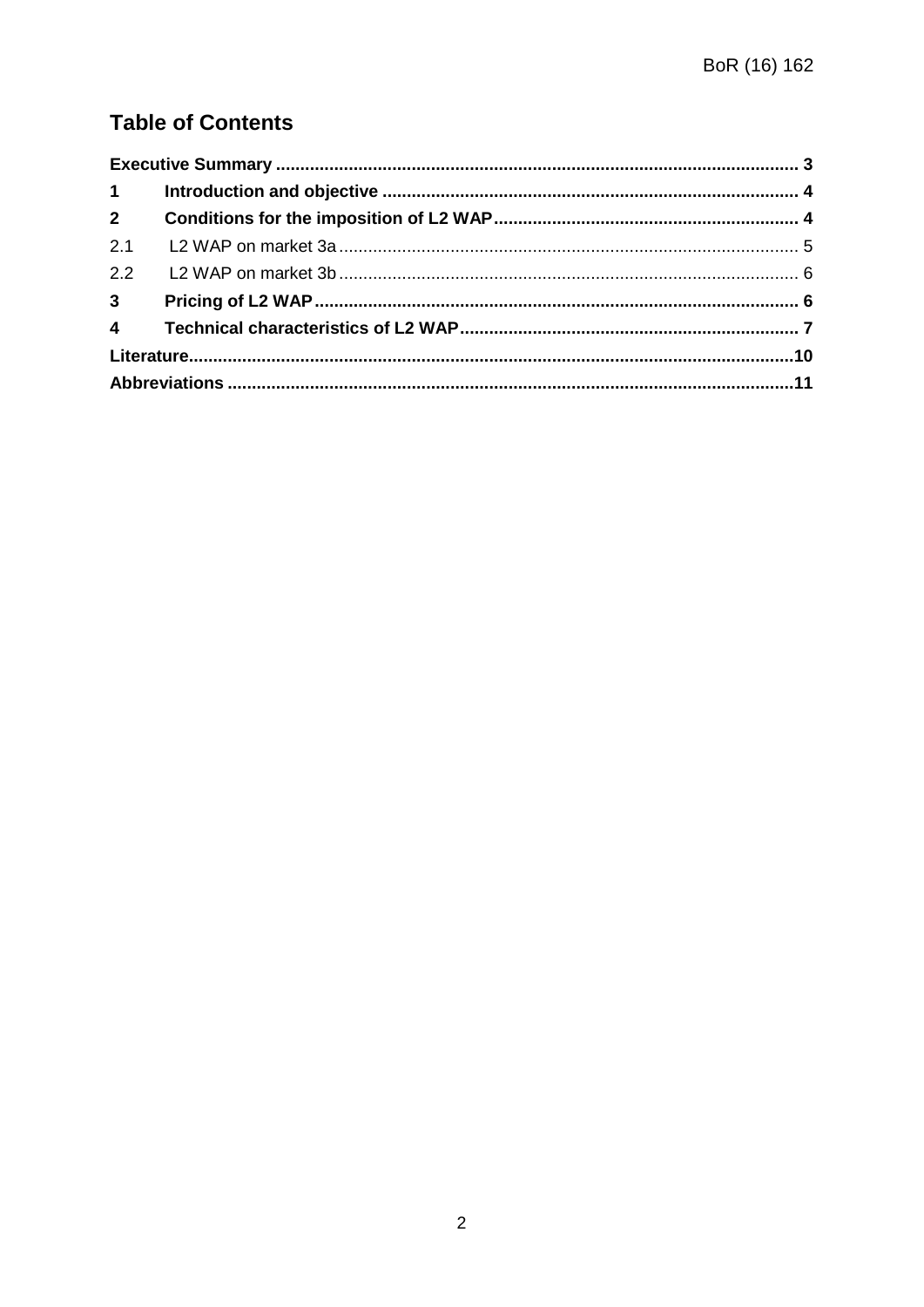# <span id="page-2-0"></span>**Executive Summary**

In recent years, several incumbent operators rolled out NGA networks in order to provide higher bandwidths to end users. This leads to situations in which access to physical infrastructure was not considered sufficient to ensure effective competition at the retail level. Therefore, several NRAs have imposed access to (active) Layer 2 (Ethernet) wholesale access products (hereinafter L2 WAP) as a remedy on the wholesale local access market (market 4) and/or the wholesale broadband access market (market 5). In some cases L2 WAP on the wholesale broadband access market were already imposed before the NGA rollout started.

In order to get a deeper insight into these products and to foster the exchange of experiences and contribute to the harmonisation of regulatory instruments used in the European Union, BEREC has already analysed L2 WAP in the past years and published the BEREC Report "Common characteristics of L2 WAP in the EU".

In this document BEREC goes one step further and defines Common Positions for L2 WAP imposed on the wholesale local access market (market 3a) and L2 WAP imposed on the wholesale central access market (market 3b). Common Positions are defined for the conditions for the imposition of L2 WAP, prices and technical characteristics, contributing to the regulatory objective of enabling ANOs to provide a variety of competitive services for residential and business customers (incl. voice, internet, IPTV, data).

The following Common Positions are defined:

- CP1: Conditions for the imposition of L2 WAP on market 3a
- CP2: Pricing of L2 WAP

Common Positions on technical characteristics of L2 WAP imposed on markets 3a or 3b

- CP3: Technology
- CP4: CPE/Modem
- CP5: Bandwidth
- CP6: Quality of service
- CP7: Traffic prioritisation
- CP8: Multicast
- CP9: Number of VLANs
- CP10: Customer identification
- CP11: Security
- CP12: Fault management

The technical characteristics of L2 WAP in the Common Positions can be viewed as minimum requirements. Depending on national circumstances it may be necessary that L2 WAP fulfil further requirements (including other technical characteristics).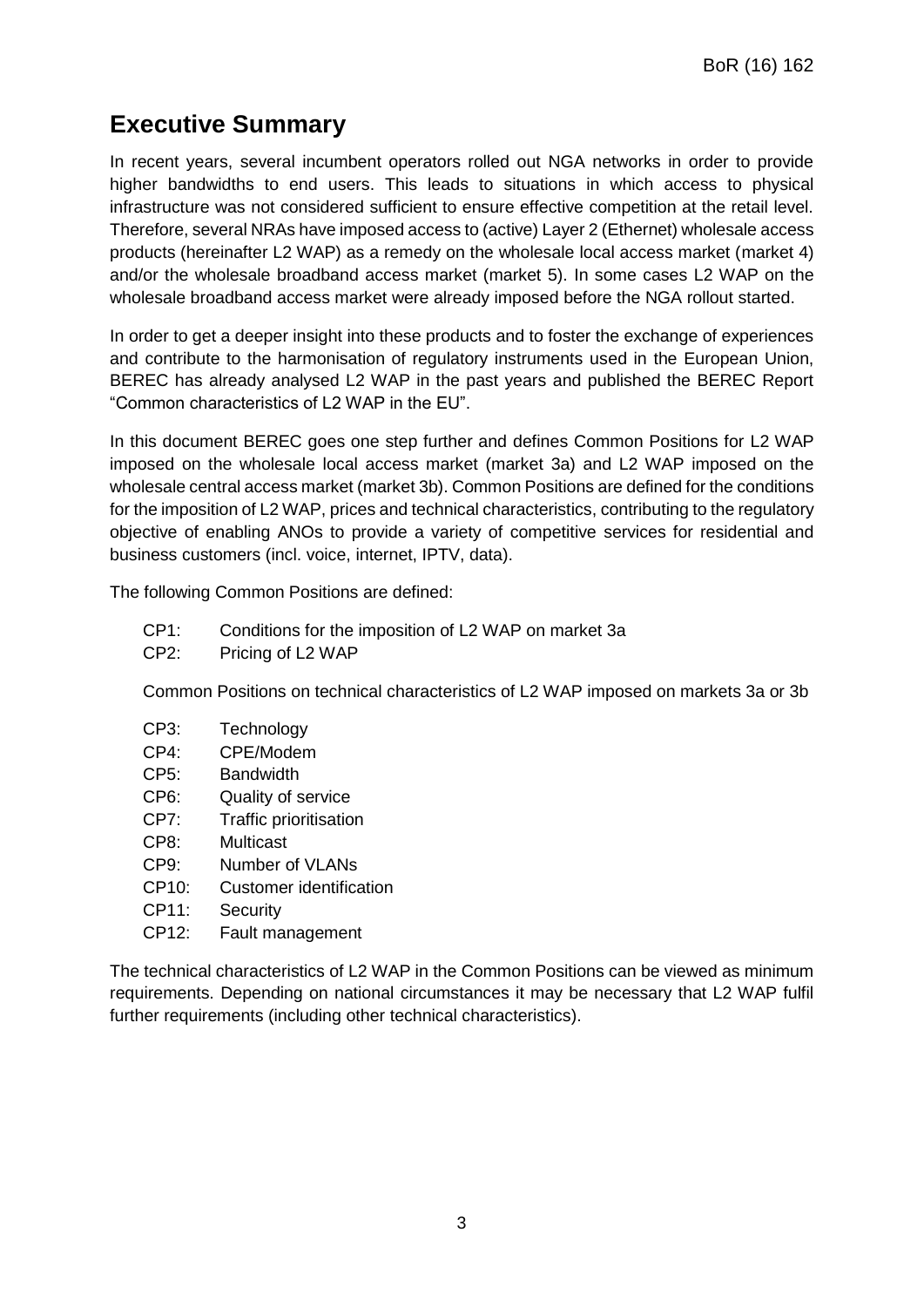## <span id="page-3-0"></span>**1 Introduction and objective**

In recent years, several incumbent operators<sup>1</sup> rolled out next generation access (NGA) networks in order to provide higher bandwidths to end users. This leads to situations in which access to physical infrastructure was not considered sufficient to ensure effective competition at the retail level. Therefore, several NRAs have imposed access to (active) Layer 2 (Ethernet) wholesale access products (hereinafter L2 WAP) as a remedy on the wholesale local access market (market 4/2007) and/or the wholesale broadband access market (market 5/2007).<sup>2</sup> In some cases L2 WAP on the wholesale broadband access market were already imposed before the NGA rollout started.

In order to get a deeper insight into these products and to foster the exchange of experiences and contribute to the harmonisation of regulatory instruments used in the European Union, BEREC has already analysed L2 WAP in the past years and published the BEREC Report "Common characteristics of L2 WAP in the EU" after public consultation in October 2015.<sup>3</sup>

In this document BEREC goes one step further and defines Common Positions on L2 WAP imposed on the wholesale local access market (market 3a) and L2 WAP imposed on the wholesale central access market (market 3b).<sup>4</sup> Common Positions are defined for the conditions for the imposition of L2 WAP (section [2\)](#page-3-1), prices (section [3\)](#page-5-1) and technical characteristics (section [4\)](#page-6-0).

It is recommended to read this document in conjunction with the BEREC (2015) which contains technical descriptions and detailed data of L2 WAP in several countries. This Common Position is based on BEREC (2015), which analyses L2 WAP imposed on markets 4/2007 and 5/2007, but not on market M6/2007. Therefore, L2 WAP on market 4/2014 (high quality access) – which usually have not been imposed in the context of NGA rollout – are beyond the scope of this document.

This Common Position does not alter, and is without prejudice to, the powers conferred, and obligations imposed, on the NRAs under the Framework Directive and the Specific Directives. It is therefore not a substitute for the responsibilities on the NRAs to show (among other things) that SMP remedies are based on the nature of the problem identified, proportionate and justified in light of the policy objectives laid down in Article 8 of the Framework Directive.<sup>5</sup>

# <span id="page-3-1"></span>**2 Conditions for the imposition of L2 WAP**

This section defines a Common Position with regard to the conditions under which it is appropriate to impose L2 WAP on market 3a or market 3b.

1

Since typically the operator holding significant market power (SMP) on market 3a or 3b is the incumbent operator (the former monopolist), hereafter the term incumbent operator is used to refer to the operator with SMP.

<sup>2</sup> Markets of the European Commission's Recommendation on relevant markets of 2007 (see European Commission, 2007) are referred to as market x/2007 in the document.

<sup>3</sup> BEREC (2015).

<sup>4</sup> Markets of the European Commission's Recommendation on relevant markets of 2014 (see European Commission, 2014).

<sup>5</sup> Article 8(4) of the Access Directive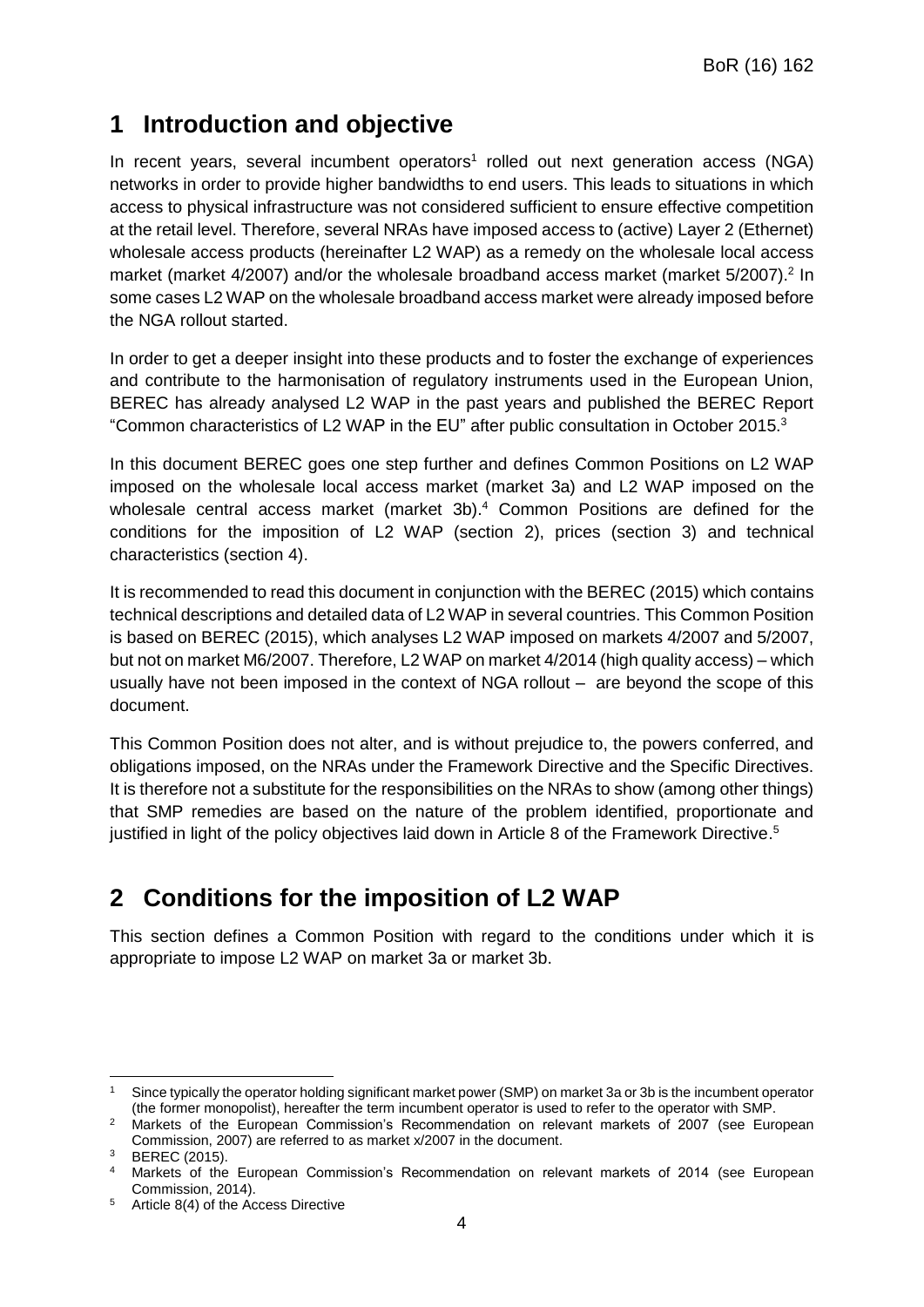### <span id="page-4-0"></span>**2.1 L2 WAP on market 3a**

The primary reason to impose access to L2 WAP on market 3a (with local point of handover (PoH)) relates to the NGA-rollout of the incumbent operator.<sup>6</sup> This NGA-rollout may include e.g. fibre to the cabinet (FTTC), fibre to the building (FTTB) and/or fibre to the home (FTTH). FTTH can be realised as point-to-point (P2P) or as point-to-multipoint (P2MP, e.g. GPON). The primary goal of the NGA-rollout is to be able to offer higher bandwidths to the customers.

In case of a FTTC or FTTB-rollout of the incumbent, physical unbundling of twisted copper pairs may become less attractive for alternative network operators (ANO). ANOs in general have two options: Either, they invest themselves in FTTC/B<sup>7</sup> and are (also) able to offer higher bandwidths to the customers. This may be economically difficult, however, due to the low economies of scale which can be achieved at the street cabinet or building.

The other option is to continue unbundling from the central office (CO). However, this does not allow the offering of higher bandwidths (or at least equally high bandwidths as the incumbent) at the retail level, and if demand for high bandwidths increases, ANOs become less competitive. Further, in case of interferences between DSL-lines operated from the street cabinet with unbundled DSL-lines from the CO (e.g. no use of spectrum shaping) physical unbundling from the CO may be restricted.

Furthermore, ANOs may invest in their own access networks (e.g. FTTH) but also this may be economically difficult due to lower economies of scale compared to the incumbent operator. In such cases, L2 WAP with local handover have been imposed in order to allow alternative operators to remain at the CO *and* to offer higher bandwidths.

Another development of the last years which lead to the imposition of L2 WAP was the use of VDSL vectoring, also mainly by incumbent operators. VDSL vectoring allows significant increases in bandwidth on copper cables, but only if all active lines within a cable binder are part of the same vectoring system. While multi-operator vectoring is technically feasible, its implementation is facing practical challenges. $8$  Usually, the vectoring system is therefore operated by only one firm (in practice usually the incumbent operator). A possible solution is to allow one operator to use vectoring and oblige him to offer a L2 WAP.

Finally, access to L2 WAP with local PoH have been imposed in cases where the incumbent operator is rolling out FTTH as  $\text{GPON}^9$  and the physical unbundling of individual fibre access lines at the CO (or OLT location) is technically not possible. Due to the lack of suitable equipment, wavelength unbundling at the aggregation point has been considered as not feasible in the past. In the future, however, wavelength unbundling based on a new PON standard might be an alternative (or even superior) option.<sup>10</sup>

Given the above reasons to impose access to a L2 WAP with local PoH, there are, on the other hand, situations in which such access may not be justified. This includes, in particular,

-

<sup>6</sup> See BEREC (2015), pp. 4-6.

<sup>7</sup> Possibly using regulated access to ducts and dark fibre between street cabinets and the CO.

Multi-operator vectoring which enables the operators involved to use DSLAMs of different vendors is currently not available because the interface between the DSLAMs is not yet standardized. In case the involved operators use DSLAMs of the same vendor multi-operator vectoring needs a high level of coordination among them (see AGCOM decision n. 747/13/CONS and BEREC (2014), p. 5).

<sup>9</sup> GPON with a splitter between CO and customer premises do not have a single fibre which can be unbundled per household at the CO (except for cases where all splitters are at the CO).

<sup>10</sup> NG-PON2 which enables wavelength unbundling at the FTTH-DSLAM/OLT was standardised in 2014 by ITU-T (ITU-T (2014)). For examples of implementations see Verizon (2015) and PT (2015).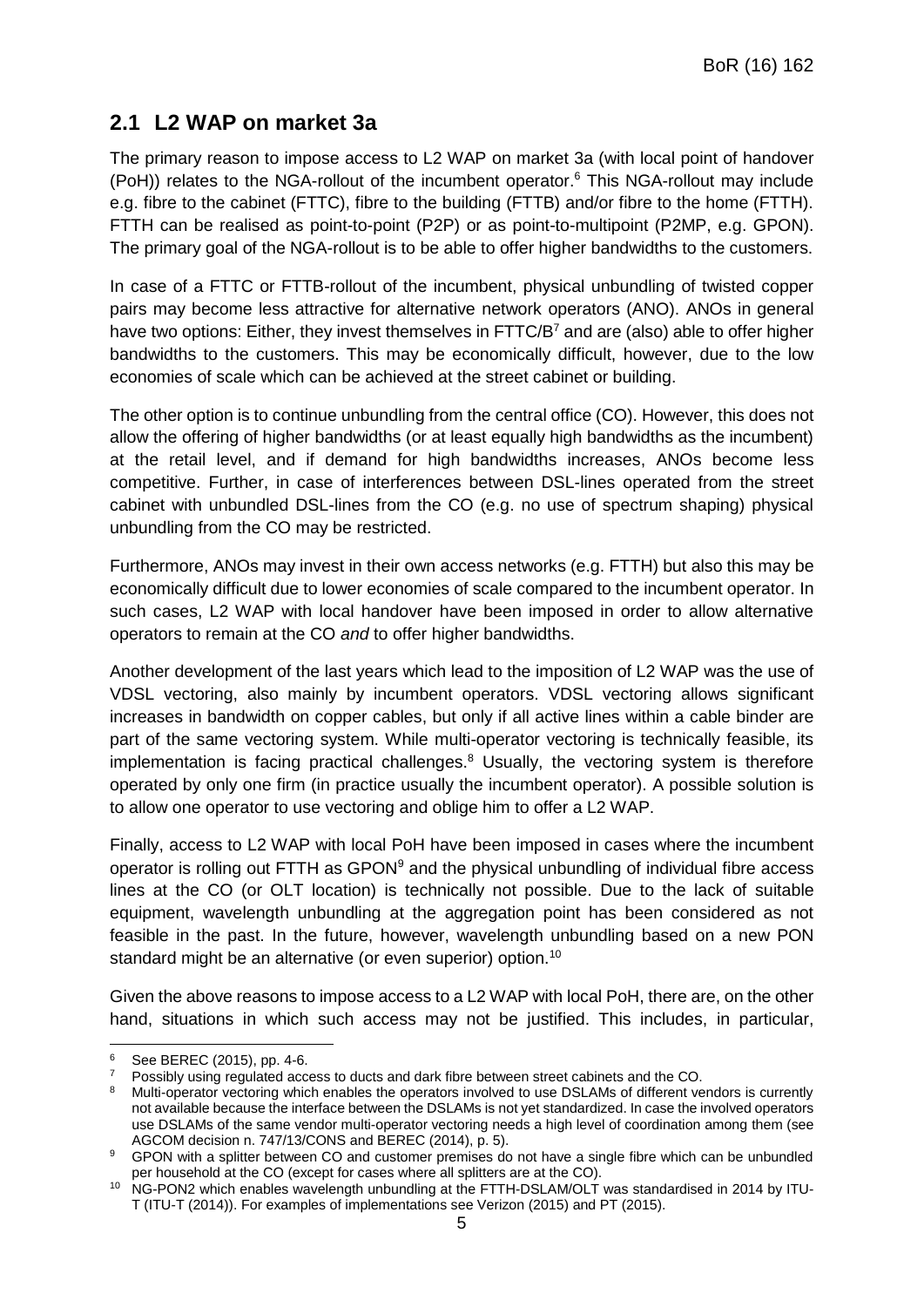situations where passive remedies are sufficient to ensure effective competition on downstream markets (e.g. if ANOs invest in FTTC/B/H themselves to a sufficiently high degree based on sub-loop unbundling or duct access or if the unbundling of fibre in case of point-topoint FTTH is economically feasible).

There could also be cases where conditions differ within a country and it might be appropriate to impose access to L2 WAP with local PoH only in some areas or for a particular infrastructure.

These considerations lead to the following common position on the imposition of L2 WAP on market 3a:

#### **CP1: Conditions for the imposition of L2 WAP on market 3a**

A L2 WAP should be imposed on market 3a if

- (i) an operator holds a position of significant market power (SMP) on market 3a and an access-remedy is considered to be necessary and proportionate; and
- (ii) access to passive infrastructure (e.g. ducts, copper unbundling, fibre unbundling) or access to wavelength unbundling of an FTTH NG-PON2 as well as wholesale access remedies on market 3b are not sufficient to ensure effective competition at the retail level.

#### <span id="page-5-0"></span>**2.2 L2 WAP on market 3b**

The imposition of L2 WAP on market 3b (with regional or national PoH) usually aims to provide ANOs with an access product which provides more flexibility regarding technical characteristics and pricing compared to Layer 3 (IP)-based access products ("standard" bitstream).

The imposition of L2 WAP is not necessarily linked to the NGA-rollout of the incumbent operator. Some NRAs have already imposed L2 WAP on the wholesale broadband access market before the NGA-rollout started. There are also cases, however, where a L2 WAP with local *and* regional/national PoH was imposed following the NGA-rollout of the incumbent operator. ANOs can use the L2 WAP with local PoH if they have sufficiently large economies of scale at the local level and the L2 WAP with regional/national PoH otherwise. This allows them to offer the same products on a national basis.

Whether the imposition of a L2 WAP (with regional/national PoH) on market 3b is appropriate and preferable to other forms of access such as a Layer 3 access product highly depends on national circumstances such as the demand of alternative operators, the existence and use of a Layer 3 access product, whether a L2 WAP is imposed on market 3a, etc. BEREC therefore does not define a common position with regard to the conditions for imposition of L2 WAP on market 3b (i.e., no CP for market 3b corresponding to CP1 for market 3a).

### <span id="page-5-1"></span>**3 Pricing of L2 WAP**

This section defines a Common Position with regard to the pricing of L2 WAP. L2 WAP imposed on market 3a and 3b usually are NGA wholesale access products, i.e. they allow ANOs to get regulated wholesale access to the incumbent's NGA. Principles for setting the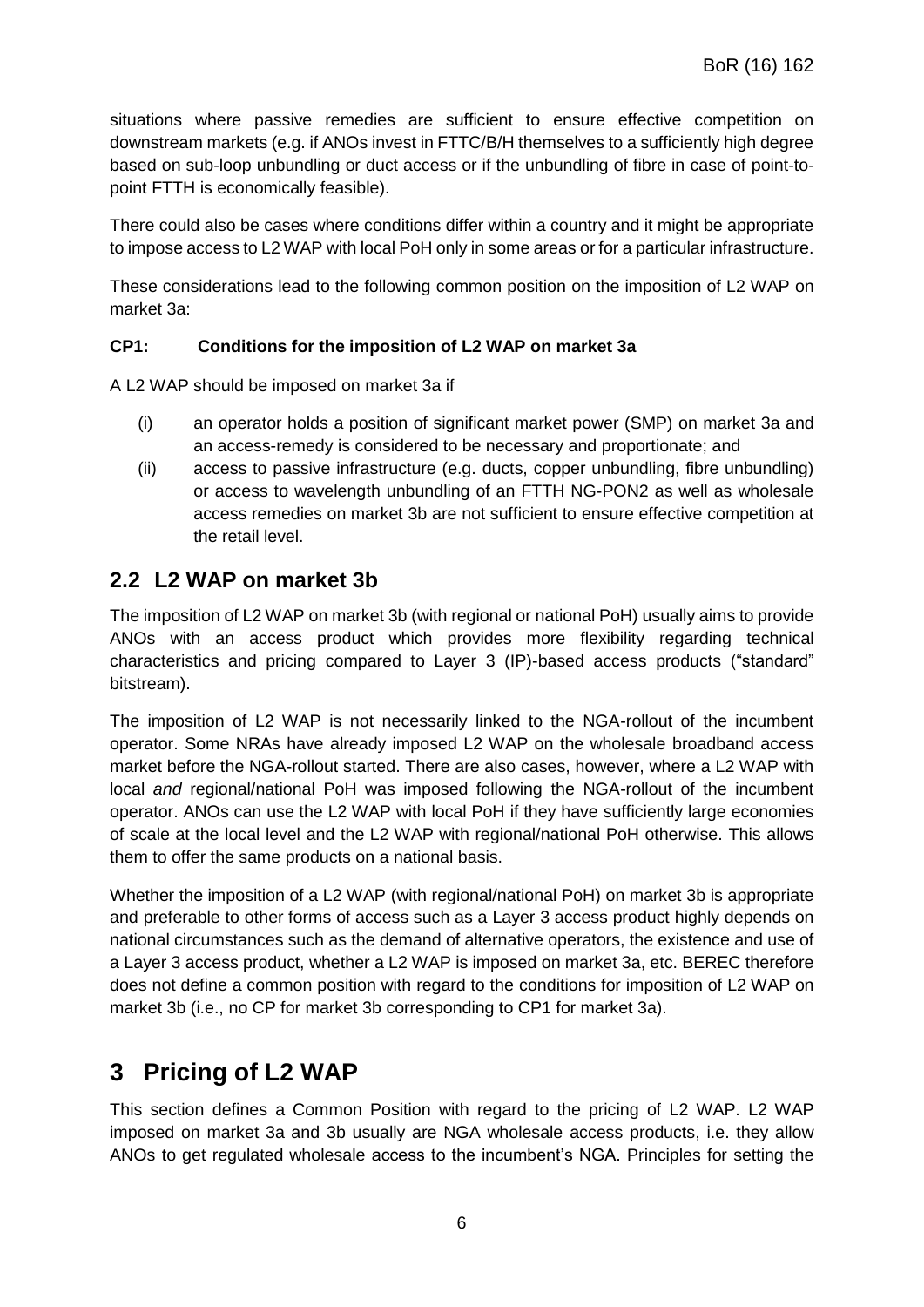access price for NGA wholesale access products are included in the NGA Recommendation<sup>11</sup> and the Recommendation on non-discrimination and costing methodologies<sup>12</sup> of the European Commission.

According to the NGA Recommendation, prices for NGA wholesale access products should be cost oriented. In order to take into account the risk associated with NGA investments, a risk premium should be included to reflect any additional and quantifiable investment risk incurred by the SMP operator.

The Recommendation on non-discrimination and costing methodologies includes more details on the costing methodology (in particular the cost model) to be used for pricing the access to NGA networks. Furthermore, it defines (cumulative) conditions under which no cost-orientation for NGA wholesale access products should be imposed. The first condition is that there is a demonstrable retail price constraint on NGA-products either from other infrastructures (such as cable, mobile or alternative FTTH infrastructures), or by the cost oriented access to the legacy copper access network ('copper anchor'), or (on market 3b) based on upstream wholesale inputs (imposed on market 3a). The other conditions which need to be fulfilled are that the following non-discrimination obligations should be in place: (i) Equivalence of inputs (EoI)<sup>13</sup> or obligations relating to technical replicability when EoI is not yet fully implemented and (ii) obligations relating to the economic replicability (economic replicability test). The economic replicability test is similar to a margin squeeze test, however it may differ to the margin squeeze tests which are or have been applied to legacy network infrastructure.

Based on these Recommendations, BEREC defines the following Common Position for Pricing of L2 WAP:

#### **CP2: Pricing of L2 WAP**

Prices of L2 WAP should be cost-oriented (in line with the NGA Recommendation). Under certain conditions (in particular those mentioned in the Recommendation on non-discrimination and costing methodologies), prices should not be cost-oriented but should fulfil an economic replicability test.

Since L2 WAP imposed on market 3a and L2 WAP imposed on market 3b usually are NGA wholesale access products, CP2 applies to both.

### <span id="page-6-0"></span>**4 Technical characteristics of L2 WAP**

This section defines Common Positions on the technical characteristics L2 WAP imposed on market 3a or 3b should have.

The definition of technical characteristics of L2 WAP needs to take into account both the demand of retail customers of ANOs and the technical capabilities in the network of the SMP

1

<sup>11</sup> European Commission (2010).

<sup>12</sup> European Commission (2013).

<sup>13</sup> EoI, according to the Recommendation on non-discrimination and costing methodologies, "… means the provision of services and information to internal and third-party access seekers on the same terms and conditions, including price and quality of service levels, within the same time scales using the same systems and processes, and with the same degree of reliability and performance. EoI as defined here may apply to the access products and associated and ancillary services necessary for providing the 'wholesale inputs' to internal and third-party access seekers."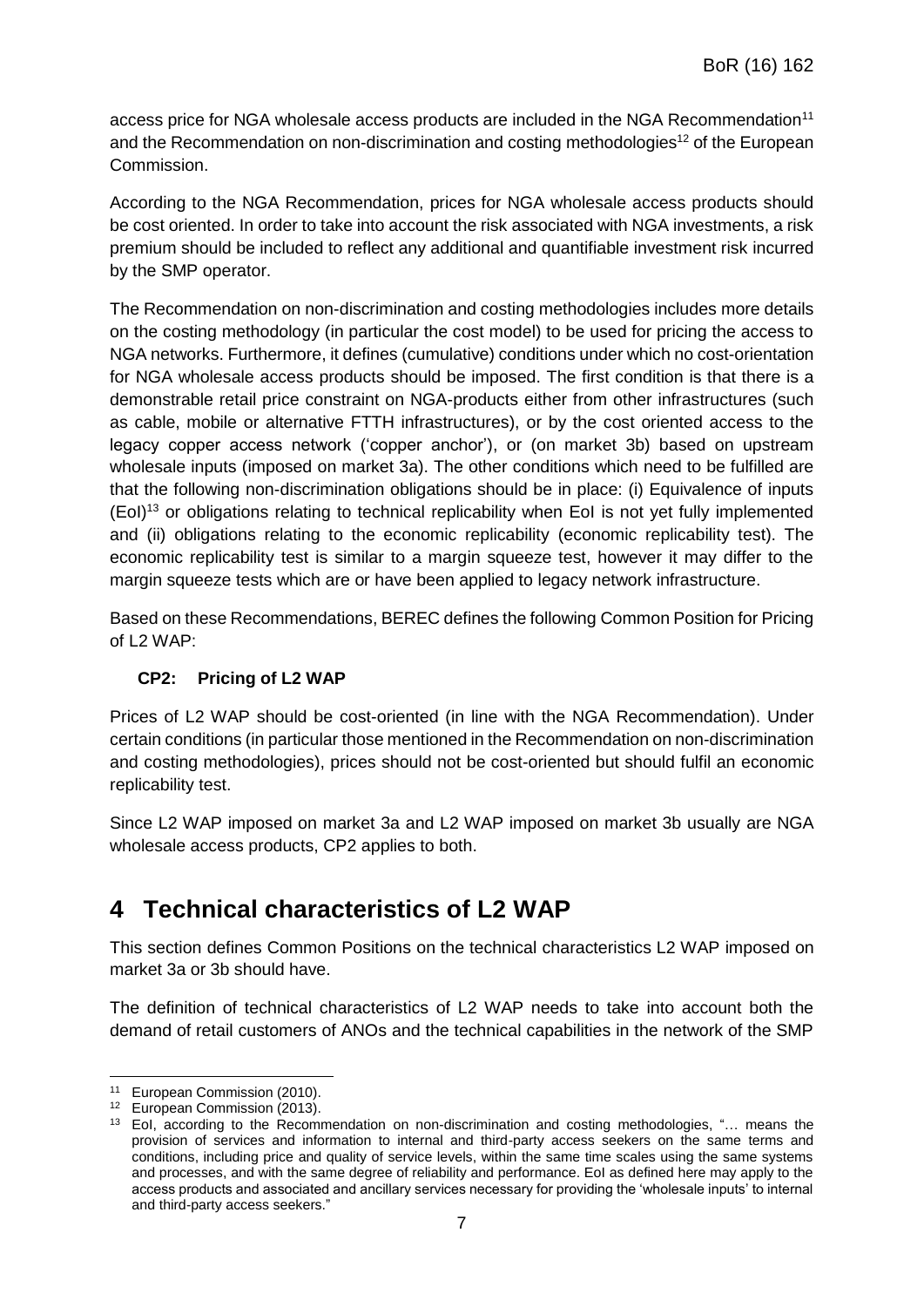operator. Both may vary between countries and therefore also the technical characteristics of L2 WAP can be expected to differ between countries.

However, a recently published BEREC Report<sup>14</sup> shows that L2 WAP of different countries, despite differences in national circumstances, do have several common characteristics. The Common Positions are based on these findings and aims to foster the harmonization of regulatory instruments at the European Union level. For this reason the technical characteristics of L2 WAP in the Common Positions can be viewed as minimum requirements. Depending on national circumstances it may be necessary that the L2 WAP fulfil further requirements (including other technical characteristics).

As explained in section [2.1,](#page-4-0) L2 WAP should be imposed on market 3a if access to passive infrastructure or wavelength unbundling of an FTTH NG-PON2 alone does not ensure effective competition at the retail level. L2 WAP with local PoH aim to offer ANOs as much as possible the same flexibility to provide different products and to innovate as with physical unbundling. However, the flexibility and the potential to differentiate is restricted compared to physical unbundling since L2 WAP provide a service (not a physical medium) and the technological capabilities of the network of the provider of L2 WAP have to be taken into account. Nonetheless, the regulation usually aims, as much as possible and proportionate, to enable ANOs to provide a variety of services to residential and business customers (incl. voice, internet, IPTV, data) based on L2 WAP with local PoH.

L2 WAP on market 3b give alternative operators more flexibility and a higher degree of freedom regarding product characteristics compared to a Layer 3 product (IP bitstream) (section [2.2\)](#page-5-0). The regulation also usually aims, as much as possible and proportionate, to enable ANOs to provide a variety of services (incl. voice, internet, IPTV, data) depending on the market definition.

The following Common Positions identify technical characteristics of L2 WAP imposed on market 3a or 3b which contribute to these regulatory objectives.

#### **CP3: Technology**

Ethernet is the dominant Layer 2 protocol and the most commonly used interface in both packet based transport networks of service providers and local area networks (LAN) of end users. Therefore, L2 WAP should be based on Ethernet.

#### **CP4: CPE/Modem**

The use of their own CPE/modems/ONT enables ANOs to further differentiate their services and to innovate. Therefore, if a L2 WAP is imposed, the ANOs should also have the possibility to use and configure their own CPE/modem/ONT. However, the CPE/modems/ONT of ANOs have to fulfil certain requirements e.g. in order to ensure a proper interworking with the network of the provider of the L2 WAP.

#### **CP5: Bandwidth**

ANOs need to be able to differentiate the down- and upload speed of their services from those of other operators. Therefore, L2 WAP should enable ANOs to control the speed of their

<sup>1</sup> <sup>14</sup> BEREC (2015)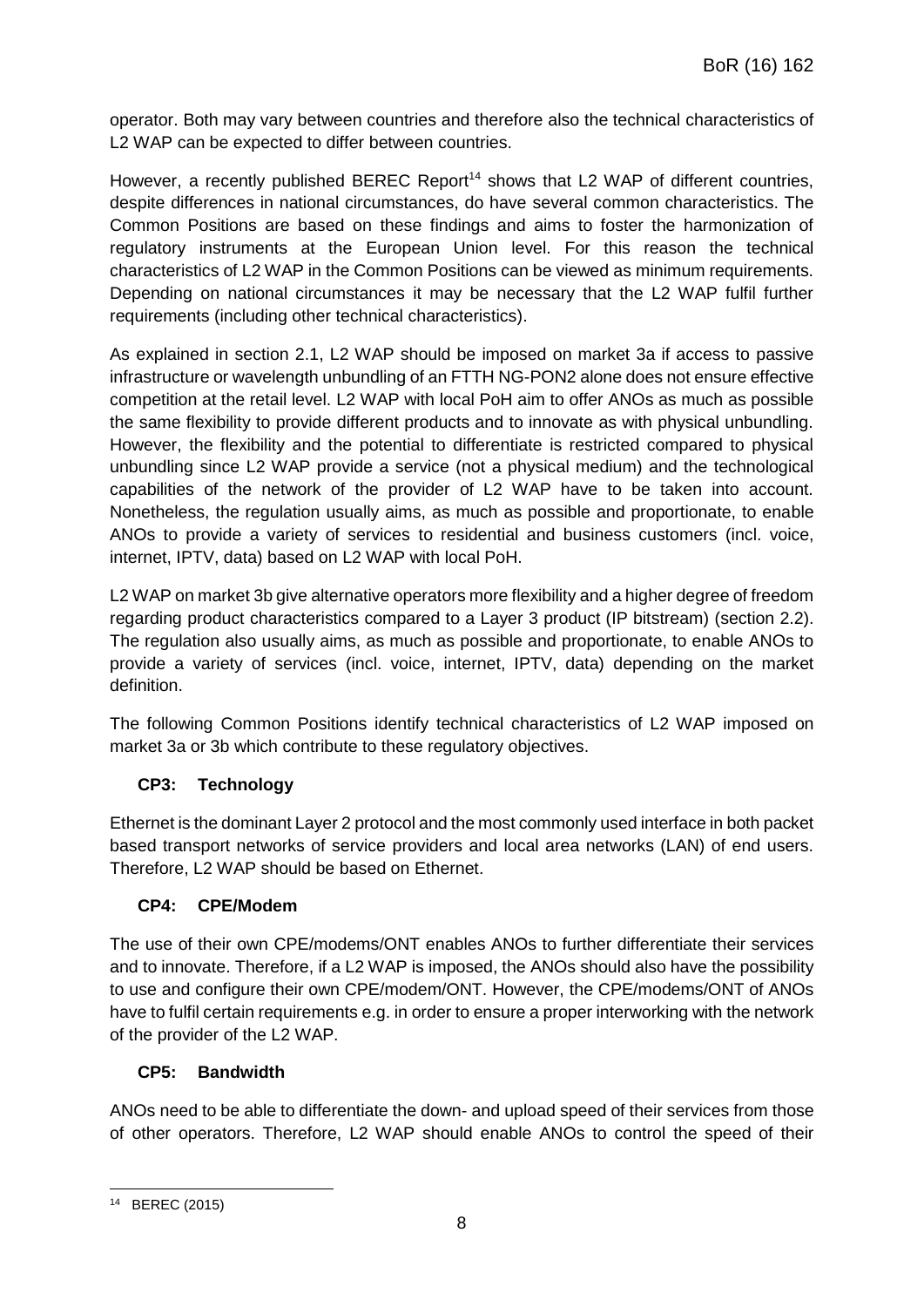services within the limit(s) of the bandwidth profile(s) of the subscriber access line. Depending on the form of price regulation, different bandwidths might be available at different prices.

#### **CP6: Quality of service**

ANOs need to be able to choose the quality of their services and to provide services with higher quality of service (QoS) requirements. Therefore, L2 WAP should provide (ostensibly<sup>15</sup>) uncontended bandwidth or a bandwidth with a sufficiently high QoS. The QoS should be at least as high as the incumbent operator is providing to his own retail arm internally.

The QoS requirements of L2 WAP imposed on market 3b may be lower compared to the QoS of L2 WAP imposed on market 3a since the definition of market 3b and the retail products which ANOs should be able to provide based on L2 WAP on market 3b may not require the same QoS as on market 3a. Also, L2 WAP on market 3b include (additional) backhaul components which may decrease the achievable QoS compared to that on market 3a.

#### **CP7: Traffic prioritisation**

Traffic prioritisation increases the flexibility of ANOs in the design of their products and enables ANOs to use the bandwidth of L2 WAP more efficiently (e.g. by prioritising voice traffic over internet traffic). Therefore, L2 WAP should also offer ANOs the possibility to prioritise the traffic (e.g. based on the p-bits of the Ethernet protocol). Several priorities should be available for ANOs.

#### **CP8: Multicast**

L2 WAP with multicast frame replication functionality enable ANOs the provision of services generating multicast traffic (e.g. IPTV) with an efficient use of the bandwidth of L2 WAP. On the other hand, the multicast frame replication functionality increases the complexity and costs of a L2 WAP. Therefore L2 WAP should have a multicast frame replication functionality if it is necessary and proportionate to ensure technical and economical replicability of competing retail (bundled) offers.

#### **CP9: Number of VLANs**

The availability of several VLANs per end user facilitates the provisioning of several services per end user and traffic forwarding. Therefore, L2 WAP on market 3a should enable ANOs to use (at least) several VLANs per end user unless the ability of the ANO to provide several services is ensured by complementary wholesale products. On market 3b the need for several VLANs may depend on market situation, e.g. which retail products ANOs should be able to provide based on the L2 WAP according to the regulatory objectives.

#### **CP10: Customer identification**

Customer identification enables ANOs to provide individual services to their subscribers and to authorise for each customer individually which network resources (services) the customer can use (e.g. limiting the internet access speed based on what the subscriber has signed up for). Therefore, L2 WAP should enable ANOs to identify their end users.

<sup>1</sup> <sup>15</sup> For the term "ostensibly uncontended bandwidth" see BEREC (2015), pp. 10-11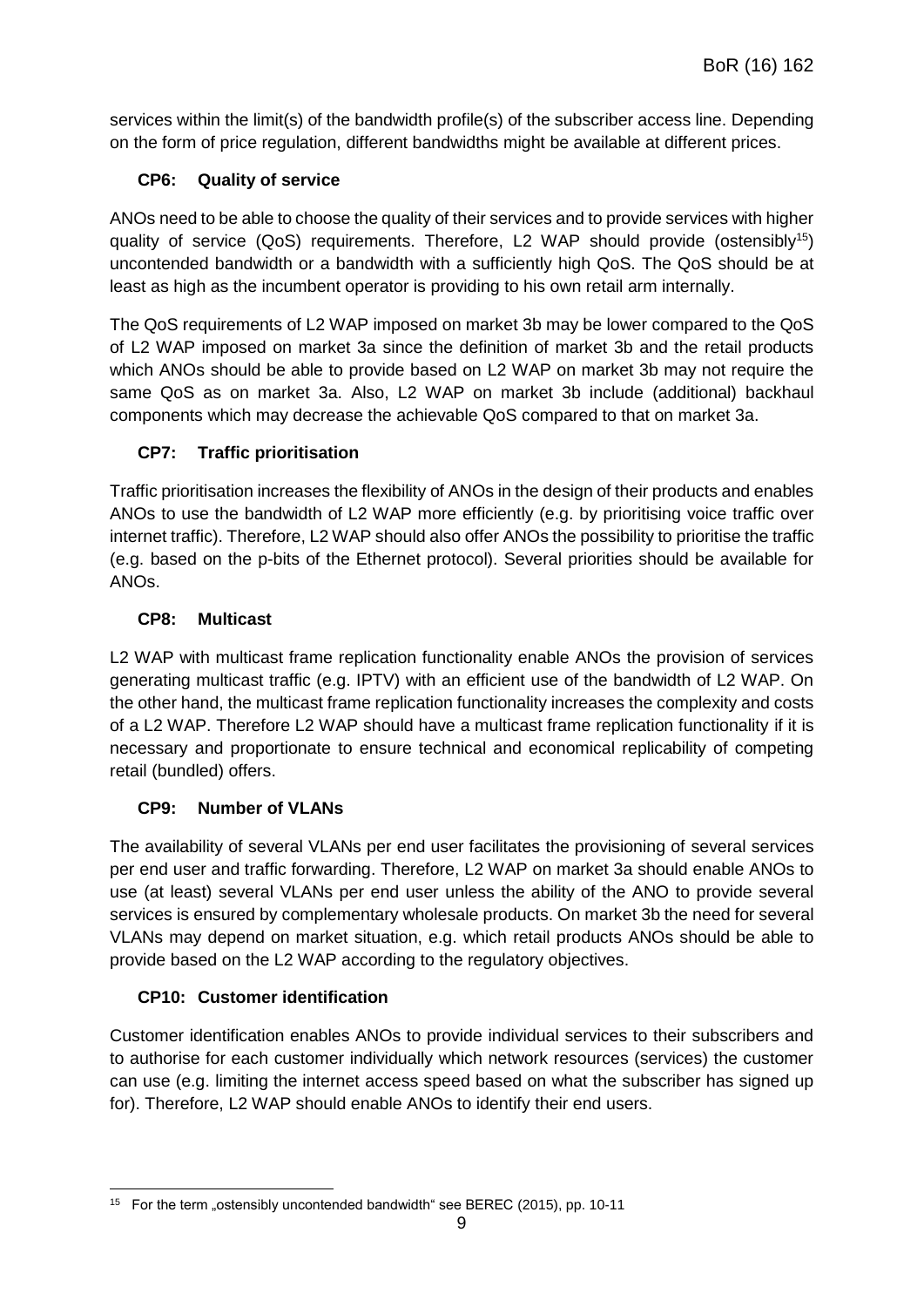#### **CP11: Security**

With security measures network operators can preserve the integrity and availability of their networks and services. Therefore, L2 WAP should enable ANOs to apply security measures. ANOs should have the possibility to apply any security measure they would like to use at Layer 3 and higher layers.

#### **CP12: Fault management**

If, in case of a fault, actual information on parameters of the concerned subscriber access line is available to ANOs, this supports their fault management and facilitates to locate and repair the failure. Therefore, L2 WAP should enable ANOs to receive a report on actual values of parameters of the subscriber access line on request which facilitate their fault management.<sup>16</sup>

### <span id="page-9-0"></span>**Literature**

BEREC (2014), Case studies on regulatory decisions regarding vectoring in the EU, BoR (14) 122, 26 September 2014,

[http://berec.europa.eu/eng/document\\_register/subject\\_matter/berec/download/0/4587-berec](http://berec.europa.eu/eng/document_register/subject_matter/berec/download/0/4587-berec-report-case-studies-on-regulatory-_0.pdf)[report-case-studies-on-regulatory-\\_0.pdf](http://berec.europa.eu/eng/document_register/subject_matter/berec/download/0/4587-berec-report-case-studies-on-regulatory-_0.pdf)

BEREC (2015), Common characteristics of L2 WAP in the EU, BoR (15) 133, 1 October 2015, [http://berec.europa.eu/eng/document\\_register/subject\\_matter/berec/download/0/5439-berec](http://berec.europa.eu/eng/document_register/subject_matter/berec/download/0/5439-berec-report-on-common-characteristics-o_0.pdf)[report-on-common-characteristics-o\\_0.pdf.](http://berec.europa.eu/eng/document_register/subject_matter/berec/download/0/5439-berec-report-on-common-characteristics-o_0.pdf)

European Commission (2007), Commission Recommendation of 17 December 2007 on relevant product and service markets within the electronic communications sector susceptible to ex ante regulation in accordance with Directive 2002/21/EC of the European Parliament and of the Council on a common regulatory framework for electronic communications networks and services (2007/879/EC), OJ L 344/65, 28.12.2007

http://eur-lex.europa.eu/legal-

content/EN/TXT/?uri=uriserv:OJ.L\_.2007.344.01.0065.01.ENG&toc=OJ:L:2007:344:TOC

European Commission (2010), Commission Recommendation of 20 September 2010 on regulated access to Next Generation Access Networks (NGA) (2010/572/EU), OJ L 251/35, 25.09.2010,

[http://eur-lex.europa.eu/legal-content/EN/TXT/PDF/?uri=CELEX:32010H0572&from=EN.](http://eur-lex.europa.eu/legal-content/EN/TXT/PDF/?uri=CELEX:32010H0572&from=EN)

European Commission (2013), Commission Recommendation of 11 September 2013 on consistent non-discrimination obligations and costing methodologies to promote competition and enhance the broadband investment environment (2013/466/EU), OJ L 251/13, 21.09.2013, [http://ec.europa.eu/newsroom/dae/document.cfm?doc\\_id=2735.](http://ec.europa.eu/newsroom/dae/document.cfm?doc_id=2735)

European Commission (2014), Commission Recommendation of 9 October 2014 on relevant product and service markets within the electronic communications sector susceptible to ex ante regulation in accordance with Directive 2002/21/EC of the European Parliament and of the Council on a common regulatory framework for electronic communications networks and services (2014/710/EU), OJ L 295/79, 11.10.2014

<sup>-</sup>These parameters may include e.g. configuration, test, status and/or performance parameters of the DSL system.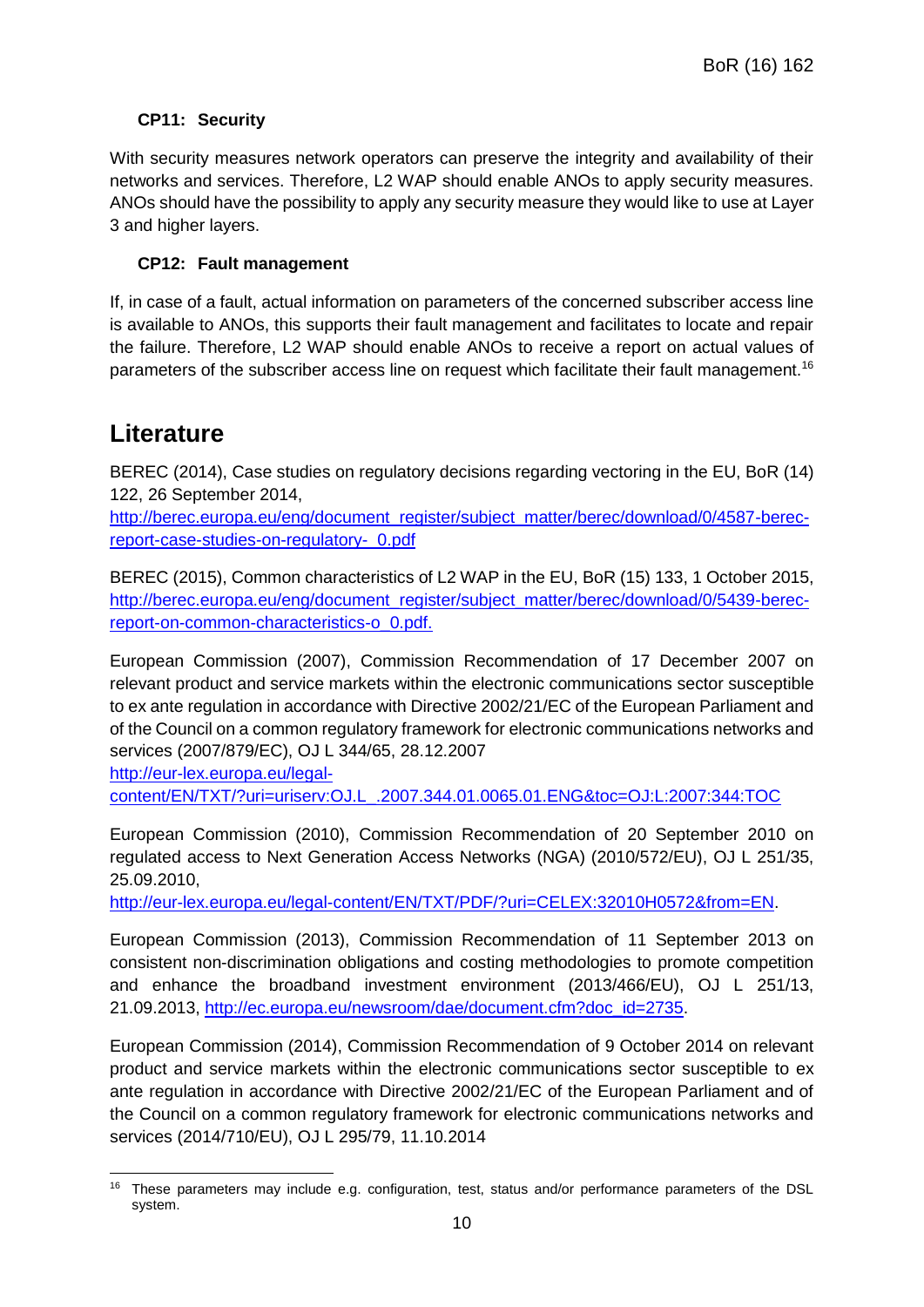http://eur-lex.europa.eu/legalcontent/EN/TXT/?uri=uriserv:OJ.L\_.2014.295.01.0079.01.ENG&toc=OJ:L:2014:295:TOC

ITU-T (2014), 40-Gigabit-capable passive optical networks 2 (NG-PON2): Physical media dependent (PMD) layer specification, Recommendation G.989.2 (12/2014), [https://www.itu.int/rec/dologin\\_pub.asp?lang=e&id=T-REC-G.989.2-201412-I!!PDF-](https://www.itu.int/rec/dologin_pub.asp?lang=e&id=T-REC-G.989.2-201412-I!!PDF-E&type=items)[E&type=items](https://www.itu.int/rec/dologin_pub.asp?lang=e&id=T-REC-G.989.2-201412-I!!PDF-E&type=items)

Verizon (2015), Verizon plans NG-PON2 first office deployments early in 2016, article, 24.08.2015

[http://www.lightwaveonline.com/articles/2015/08/verizon-plans-ng-pon2-first-office](http://www.lightwaveonline.com/articles/2015/08/verizon-plans-ng-pon2-first-office-deployments-early-in-2016.html)[deployments-early-in-2016.html](http://www.lightwaveonline.com/articles/2015/08/verizon-plans-ng-pon2-first-office-deployments-early-in-2016.html)

PT (2015), PT (Portuguese incumbent) plans first deployments early in 2016 of its own NG-PON2 solution, article, 09.11.2015,

http://www.ptinovacao.pt/en/126-ng-pon2-pt-inovacao-develops-pioneering-technology.html

### <span id="page-10-0"></span>**Abbreviations**

| <b>ANO</b>    | <b>Alternative Network Operator</b>                                                 |
|---------------|-------------------------------------------------------------------------------------|
| CO            | <b>Central Office</b>                                                               |
| <b>CPE</b>    | <b>Customer Premises Equipment</b>                                                  |
| <b>DHCP</b>   | <b>Dynamic Host Configuration Protocol</b>                                          |
| <b>DSLAM</b>  | <b>Digital Subscriber Line Access Multiplexer</b>                                   |
| <b>FTTB</b>   | <b>Fibre To The Building</b>                                                        |
| <b>FTTC</b>   | <b>Fibre To The Cabinet</b>                                                         |
| <b>FTTH</b>   | Fibre To The Home                                                                   |
| <b>GPON</b>   | <b>Gigabit Passive Optical Network</b>                                              |
| IP            | <b>Internet Protocol</b>                                                            |
| <b>IPTV</b>   | <b>Internet Protocol Television</b>                                                 |
| <b>ITU-T</b>  | International Telecommunication Union - Telecommunication Standardisation<br>Sector |
| LAN           | <b>Local Area Network</b>                                                           |
| L2            | Layer <sub>2</sub>                                                                  |
| <b>NGA</b>    | <b>Next Generation Access</b>                                                       |
| <b>NG-PON</b> | <b>Next Generation Passive Optical Network</b>                                      |
| <b>NRA</b>    | <b>National Regulatory Authority</b>                                                |